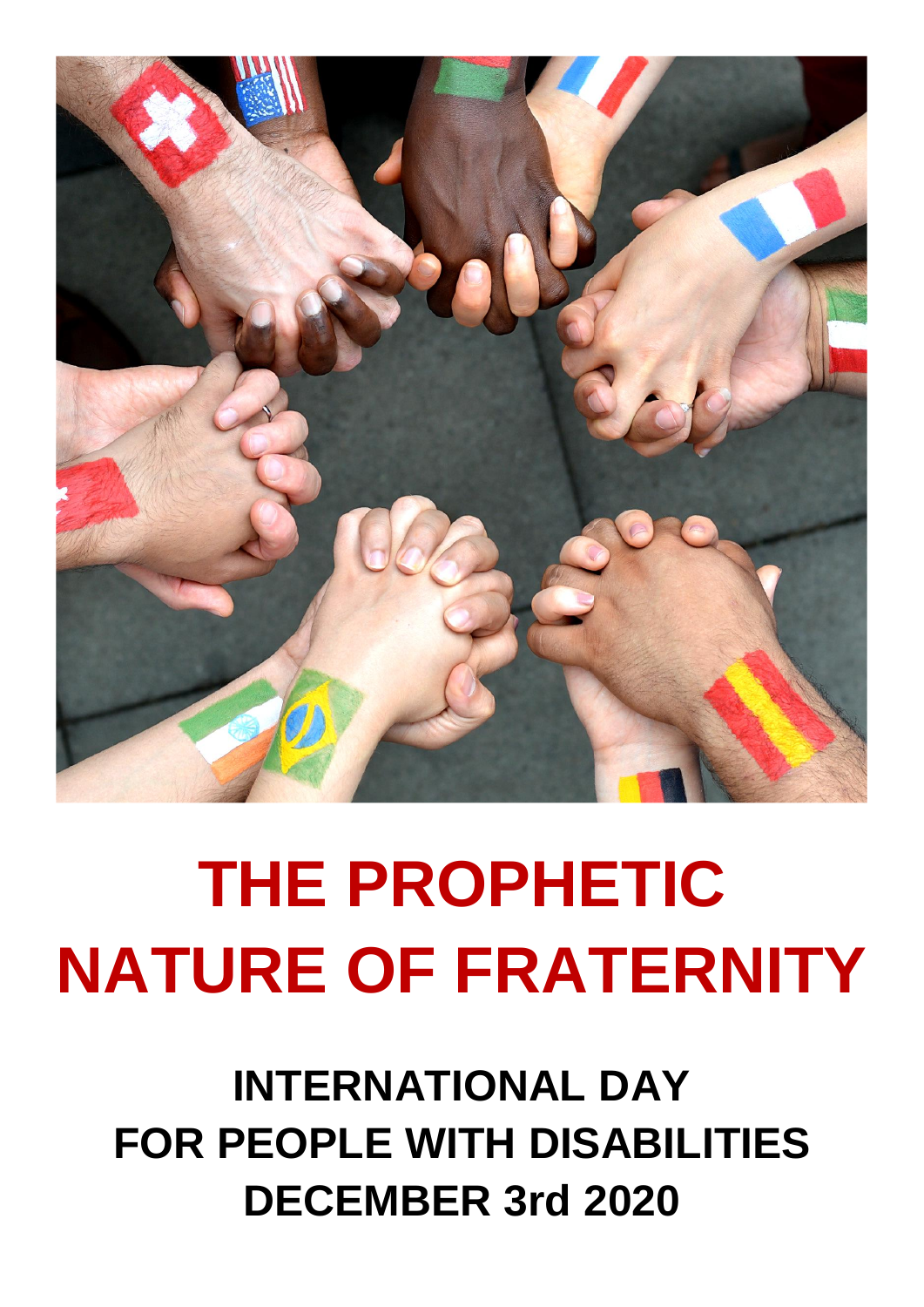This event is open to all, including people with disabilities, their families, religious organisations, dioceses, associations and congregations.

#### **DECEMBER 2nd, 2020 9.00 pm (Italian time) ROSARY**

Rosary on TV2000 from the Diocese of Urbino Urbania Sant'Angelo in Vado - Mercatello (place of birth of Blessed Margherita).

### **DECEMBER 3rd, 2020 ON TV2000 MASS**

Holy Masses on TV2000, broadcasted by the Diocese of Città di Castello (where Blessed Margherita died).

- 7.00 am; 7.00 pm (Italian time)
- 8.30 am (available in LIS Italian Sign Language for deaf participants)

#### **DECEMBER 3rd, 2020 ONLINE EVENT**

Online Event from 6.00 pm to 8.00 pm (Italian time): THE PROPHECY OF FRATERNITY.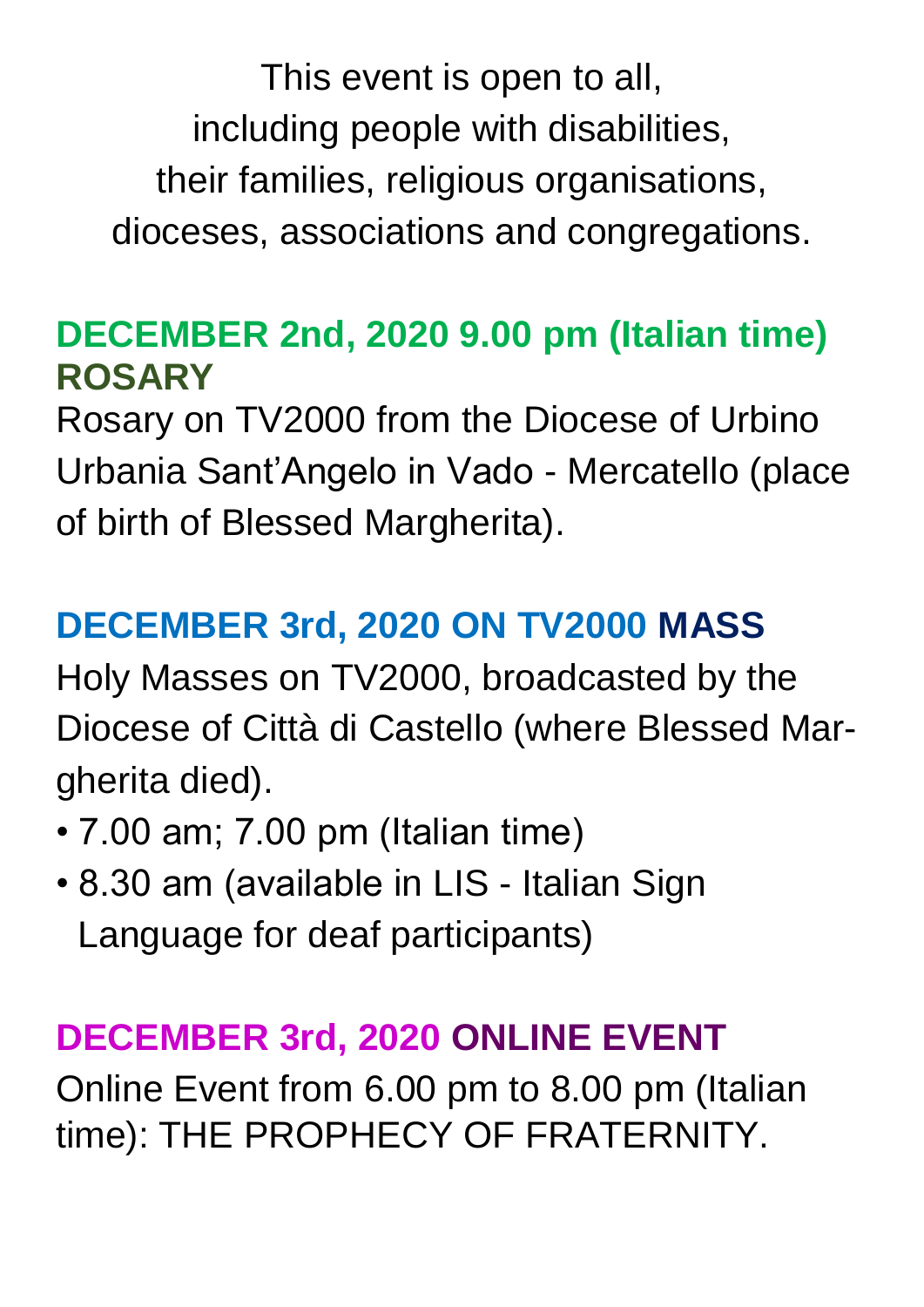## **December 3rd 2020 from 6.00 pm to 7.00 pm (Italian time) ITALIAN EVENT**

*Available in LIS (Italian Sign Language) with Italian subtitles.*

- Greeting of His Excellency **Mons. Stefano Russo**, General Secretary of the Italian Episcopal Conference (CEI).
- **Introduction by Sr. Veronica Donatello,** Director of the Italian National Office's Sector for the Catechesis of Disabled People of the Italian Episcopal Conference (CEI).
- **Prophecy and Fragility**. Reflection of His Eminence **Cardinal José Tolentino Calaça de Mendonça**, Archivist and Librarian of Holy Roman Church.

#### **Narration of this time of Prophecy:**

- *– From hand washing ... to taking care*
- *– From social distancing ... to nearness*
- *– From face masks ... to facial expressions*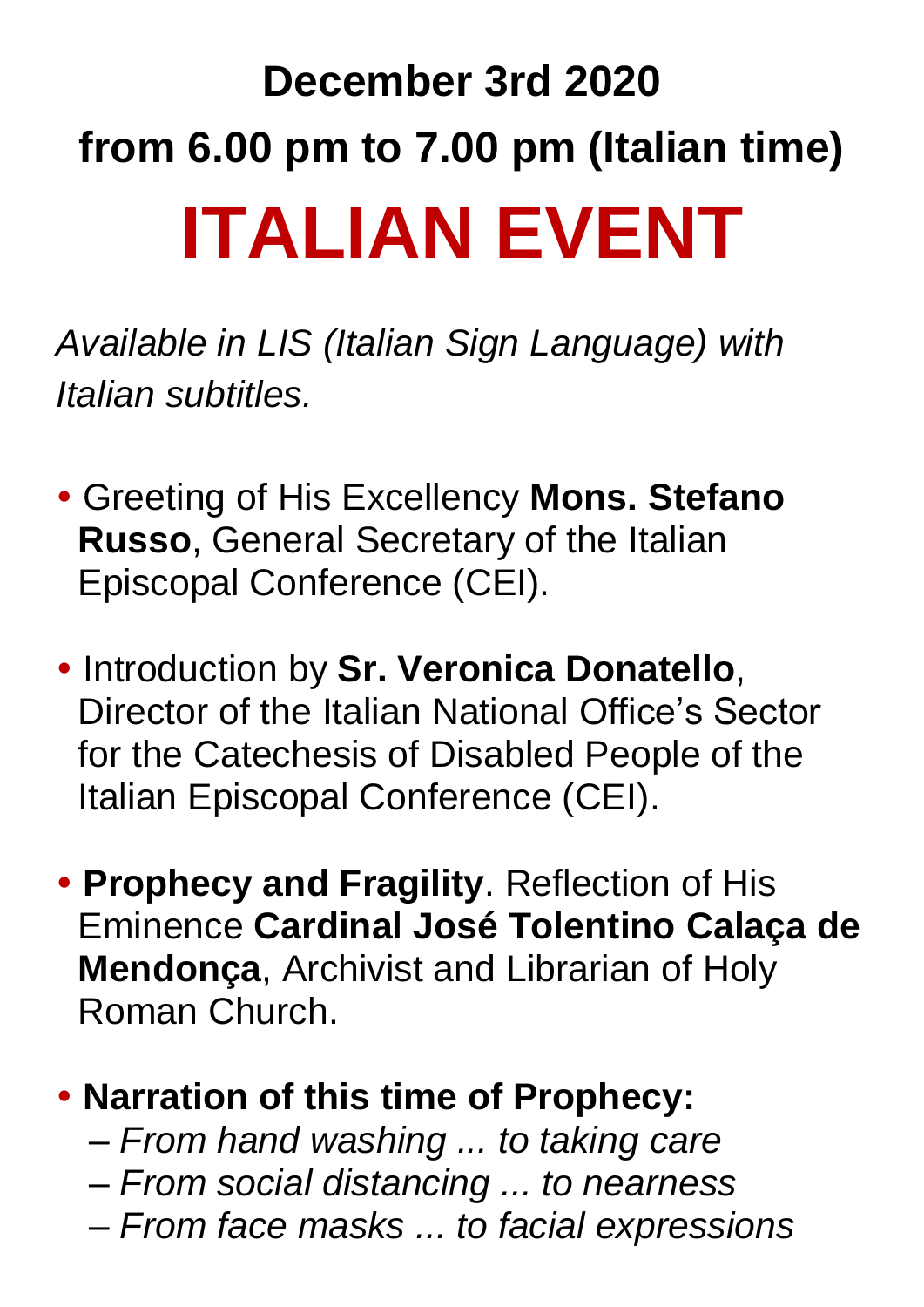### **December 3rd 2020 from 7.00 pm to 8.00 pm (Italian time) INTERNATIONAL EVENT**

*The event will be delivered in Italian and interpreted into the following spoken languages: English, French, Spanish and Portuguese. For deaf participants there will be sign language interpretation in the following sign languages: International Sign Language, LIS (Italian SL), BSL (British SL), ASL (American SL), LSF (French SL), DGS (German SL) and LSE (Spanish SL). Subtitles in Italian.*

- **Introduction by Sr Veronica Donatello,** Director of the Italian National Office's Sector for the Catechesis of Disabled People of the Italian Episcopal Conference (CEI).
- Message of the **Holy Father Francis.**
- **Stories from around the World.**
- **Moment of common prayer** "Because You care for us" (1Pt 5,7) and biblical reflection of **Prof. Rosanna Virgili**, Author and Biblicist.